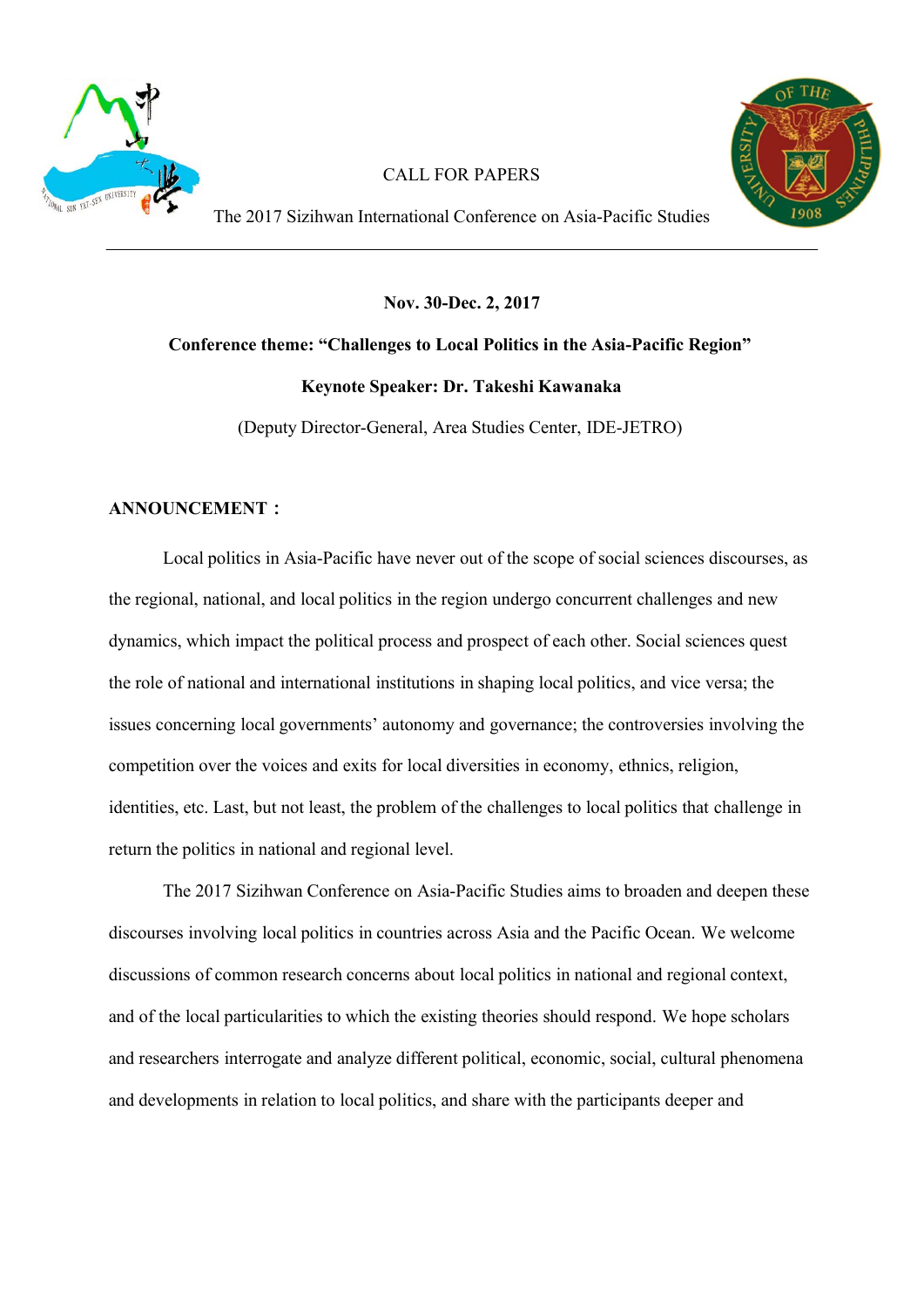comprehensive understanding of the complexities and nuances of such as these are found in the Asia-Pacific region.

#### **INSTRUCTIONS FOR SUBMISSION:**

English is the working language for the conference, and we accept only papers written in English. Paper proposals should be submitted in WORD format, and contain the title of the paper, name and affiliation of the author(s), contact information (address, telephone, and e-mail), and an abstract of the paper with no more than 250 words. For multi-authored papers, please identify the presenting author(s). **Please submit paper proposals to 2017 Sizihwan Conference Online Submission.** For conference-related inquiries, please contact Ms. Nera Huang, the conference manager, at lovenera.huang@gmail.com or nsysuicaps@gmail.com

#### **IMPORTANT DATES:**

Abstract Submission Due: June 30, 2017

Notification of Acceptance: July 31, 2017

Full Paper Due: October 15, 2017 (If your paper is not received by the due day, your name will be removed from the conference agenda.)

Conference Dates: November 30-December 2, 2017

Conference Venue: National Sun Yat-sen University, Kaohsiung, Taiwan

Hosts: Institute of China and Asia-Pacific Studies, National Sun Yat-sen University; Department

of Political Science, the University of the Philippines, Diliman

Co-hosts: College of Social Science, National Policy Research Center, NSYSU